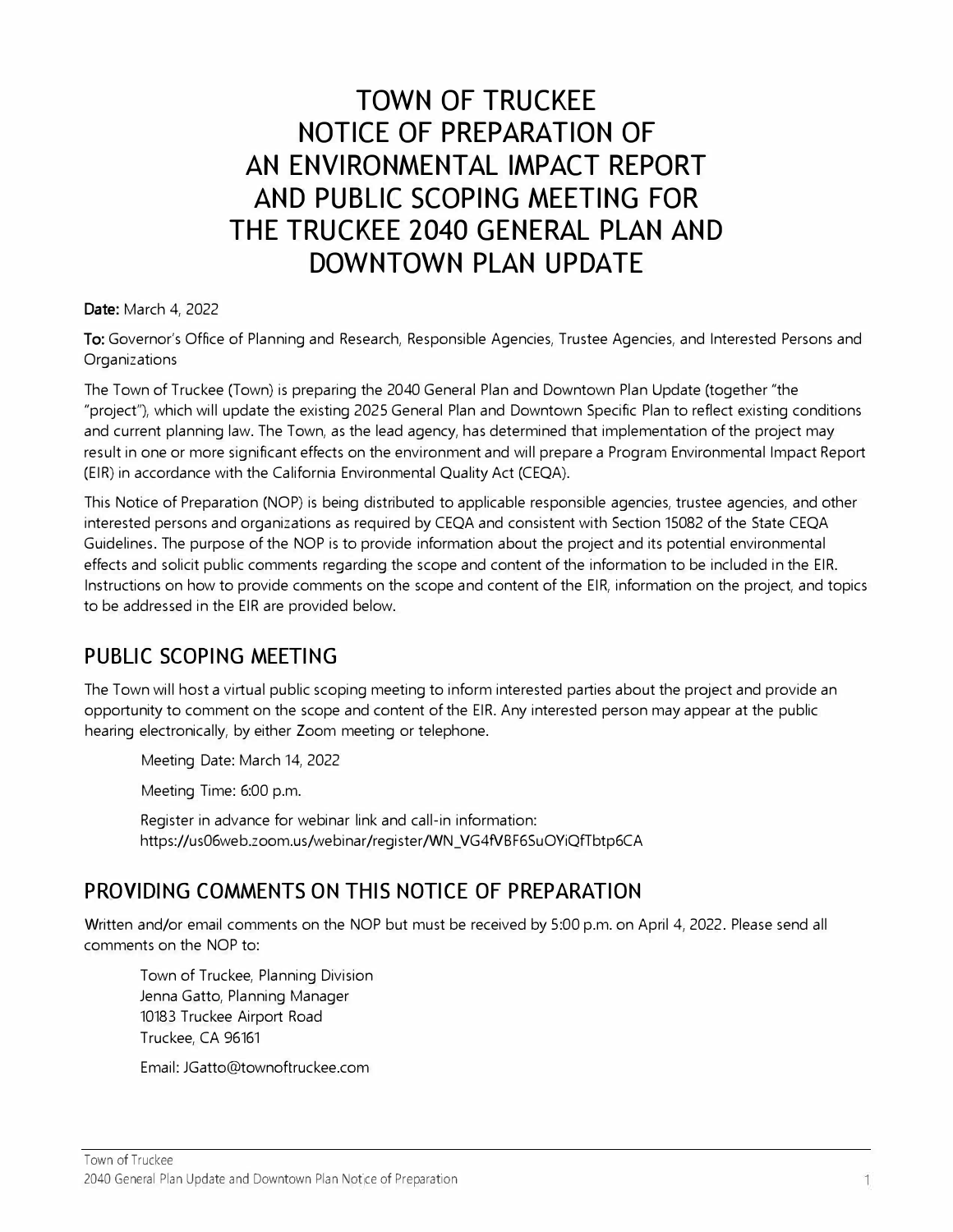Please include the commenter's full name and address. If you are from an agency, please provide the name of the agency and a contact person. Comments provided by email should include the name and mailing address of the commenter in the body of the email.

Copies of this NOP may be reviewed at the following locations:

- ► Nevada County Public Library, Truckee (10031 Levon Avenue) during library hours
- ► Online at: www.truckee2040.com and https://ceqanet.opr.ca.gov/

#### **Focus of Input**

The Town relies on responsible and trustee agencies to provide information relevant to the analysis of resources falling within their jurisdiction. The Town encourages input with a focus on the following topics:

- ► **Scope of Environmental Analysis.** Guidance on the scope of analysis for the EIR, including identification of specific environmental issues that may warrant closer study.
- ► **Mitigation Measures.** Ideas for feasible mitigation that would avoid, eliminate, or reduce anticipated significant impacts.
- Alternatives. Suggestions for alternative policies or land use designations that could potentially reduce or avoid anticipated significant impacts.
- ► **Interested Parties.** Identification of public agencies, public and private groups, and individuals that the Town should notice regarding the EIR.

### **PROJECT LOCATION**

The Town is approximately 12 miles north of Lake Tahoe, 30 miles west of Reno, and 100 miles east of Sacramento. The Town encompasses 34 square miles near the California-Nevada boundary in southeastern Nevada County. Major highways providing regional access to the Town include Interstate 80 (east/west), California State Route 89 (north/south), and State Route 267 (north/south). Within the Town limits, the Downtown area serves as the main commercial and tourist center. The project would guide land use decisions within the incorporated Town, including the Downtown, and adjacent sphere of influence.

### **PROJECT DESCRIPTION**

A General Plan is a state-required legal document (Government Code Section 65300) that guides decisions of local elected officials and decision makers regarding the allocation of resources and the future physical form and character of development. It is the official statement of a jurisdiction regarding the extent and types of development needed to achieve a community's vision for physical, economic, social, and environmental goals. State law requires that the General Plan include an integrated and internally consistent set of goals, policies, standards, programs, and diagrams.

The Town last adopted a General Plan in 2006, which planned for growth and change through the year 2025. The project would address changes in State law that affect general plans, advancements in contemporary planning principles, and updates to General Plan guidelines and would plan for growth anticipated to occur through 2040. The project would:

- set the community's vision for Truckee's future;
- encourage economic development and a sustainable year-round economy;
- streamline opportunities for affordable housing;
- identify climate change resiliency and adaptation policies; and
- address changes in State law, including General Plan requirements.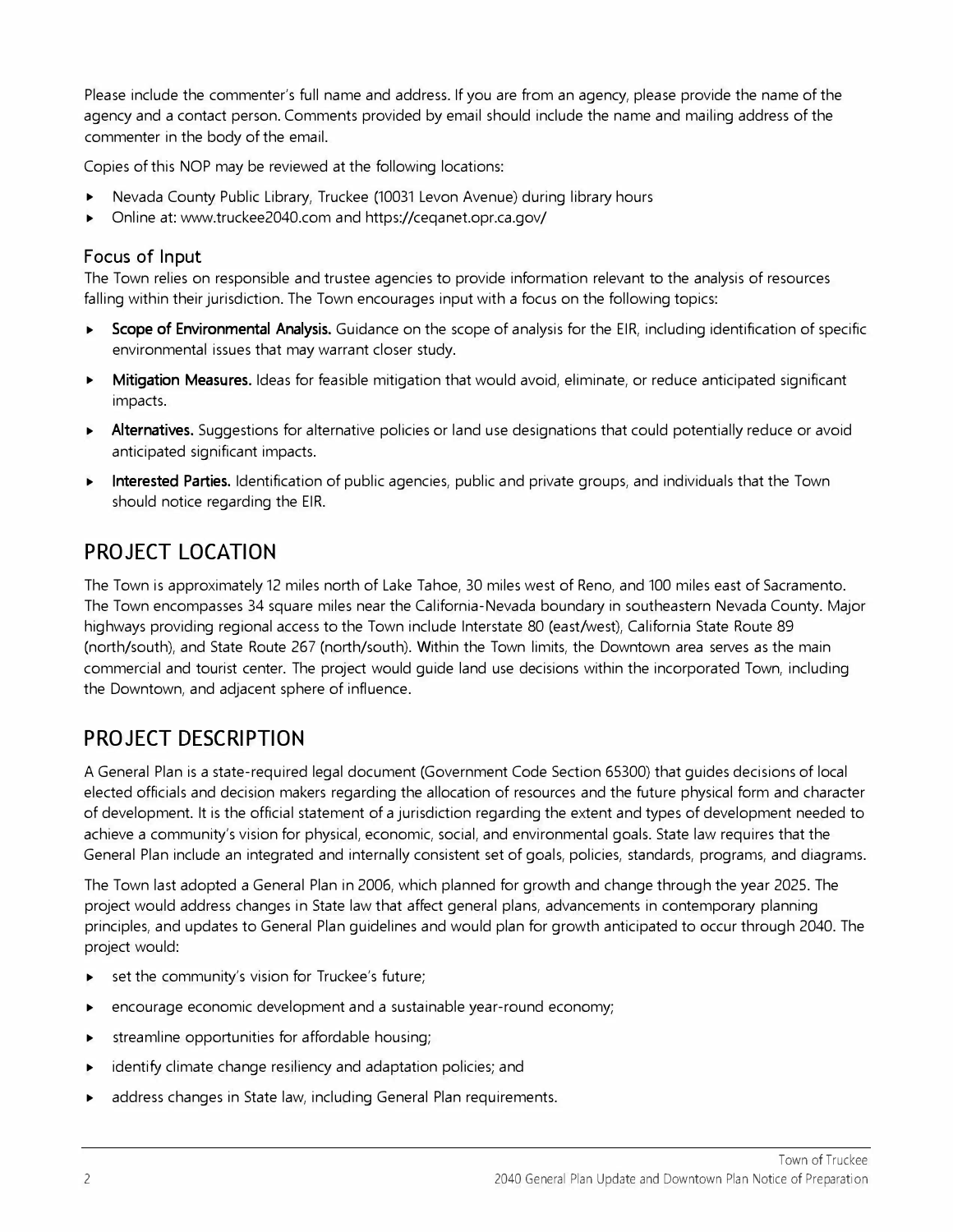The project would update the existing 2025 General Plan and Downtown Specific Plan to reflect the City's past accomplishments, adopted plans and initiatives, and new priorities. As currently envisioned, the project would modify goals, policies, and implementation programs and update the General Plan land use diagram (see Figure 1). The project would propose new mixed-use and business innovation land use designations that reflect existing development trends and encourage further development in central locations. The project provides for increases to residential densities and non-residential development intensity in areas near the downtown, including the Gateway District and West River Street District, and in neighborhood centers.

The General Plan is divided into two documents: an Existing Conditions Report and a Policy Document. The Existing Conditions Report takes a "snapshot" of current conditions and trends in the Town. It provides a detailed description of a wide range of topics, such as demographic and economic conditions, land use, public services, and environmental resources. The report would provide decision-makers, the public, and local agencies with context for making policy decisions. The Policy Document will contain the policy framework that would guide future development decisions within the Town. It will also identify implementation programs to ensure the goals and policies of the General Plan are carried out. The Policy Document is anticipated to include a Mobility Element, a Climate Action Plan Element, an Economic Development Element, a Conservation and Open Space Element, a Noise and Safety Element, a Land Use Element, and a Community Character Element. The integrated Climate Action Plan will be prepared to comply with the requirements of State law (State CEQA Guidelines Section 15183.5 and Government Code Section 65302) and will include both a vulnerability analysis and plan to reduce greenhouse gas emissions and adapt to a changing climate.

The project will also include a focused update of the Downtown Specific Plan, which was adopted in 1997. The Downtown Specific Plan is a comprehensive land use development plan that sets forth policies, projects, implementation plans, and regulation intended to guide growth and development within downtown Truckee. With focused updates, the Downtown Plan will continue to implement the 2040 General Plan for the downtown area. The draft Downtown Plan land use diagram is Figure 2. No changes to development intensity and density are proposed.

## **ENVIRONMENTAL IMPACT REPORT**

The EIR will identify and describe, in a program-level analysis, the potential environmental effects associated with implementing the project. If certified by the Town, the Program EIR for Truckee 2040 could be used to streamline review of subsequent projects that are consistent with the General Plan pursuant to Section 15183 of the State CEQA Guidelines. Pursuant to section 15063(a), of the State CEQA Guidelines, an Initial Study has not been prepared for the proposed project because all environmental issue areas identified in the Environmental Checklist included as Appendix G of the State CEQA Guidelines will be addressed in the EIR. These include the following:

- Aesthetics, Scenic Resources, and Light Pollution
- Air Quality
- ► Biological Resources
- ► Climate Change and Greenhouse Gas Emissions
- ► Cultural, Paleontological, and Tribal Cultural Resources
- **Energy**
- ► Forestry Resources
- Geologic Hazards
- ► Hazards and Hazardous Materials
- ► Hydrology and Water Quality
- ► Mineral Resources
- ► Noise
- ► Population and Housing
- ► Public Services and Recreation
- Transportation and Circulation
- Utilities and Service Systems
- **Wildfire**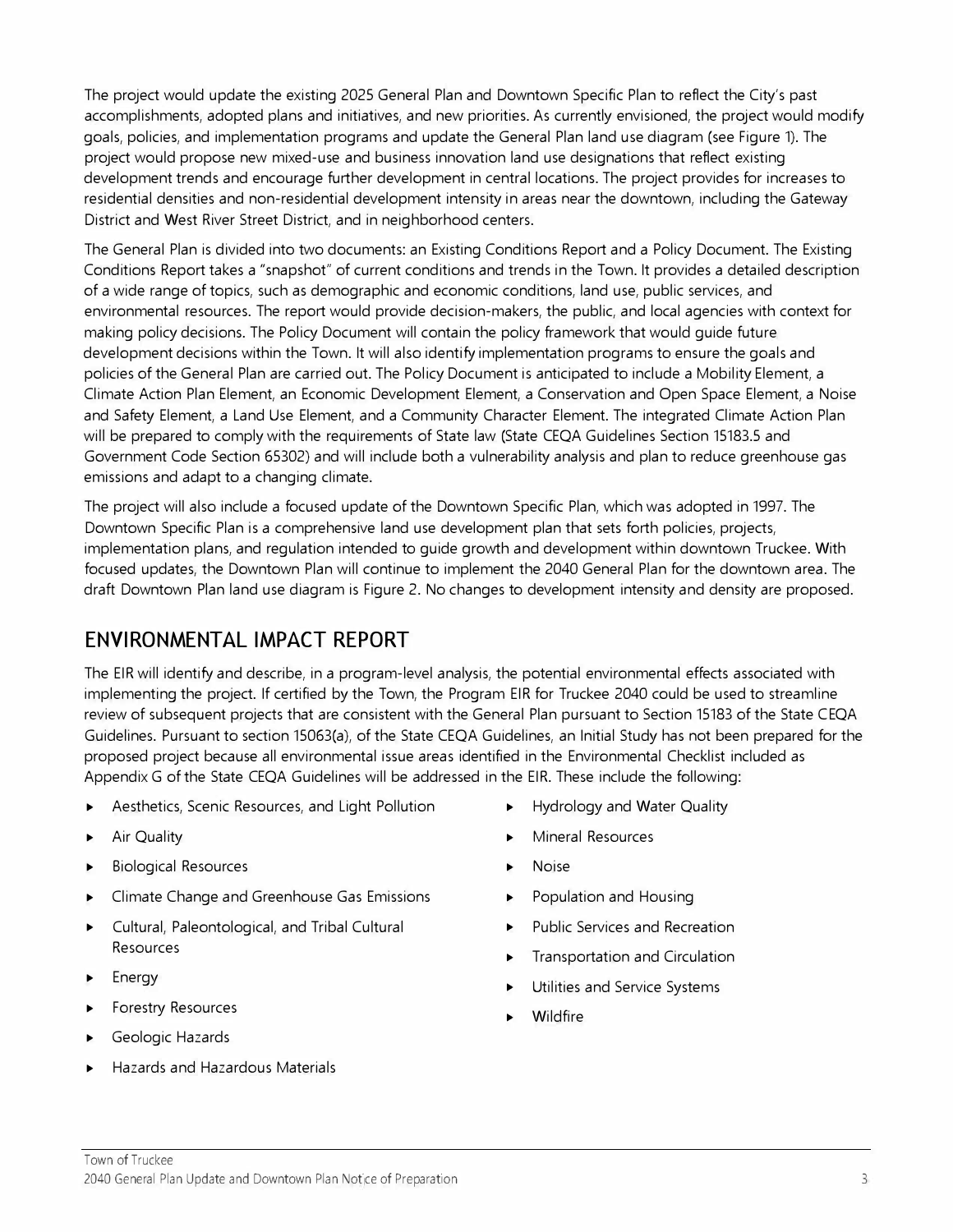

#### Figure 1 Town of Truckee 2040 General Plan Draft Land Use Diagram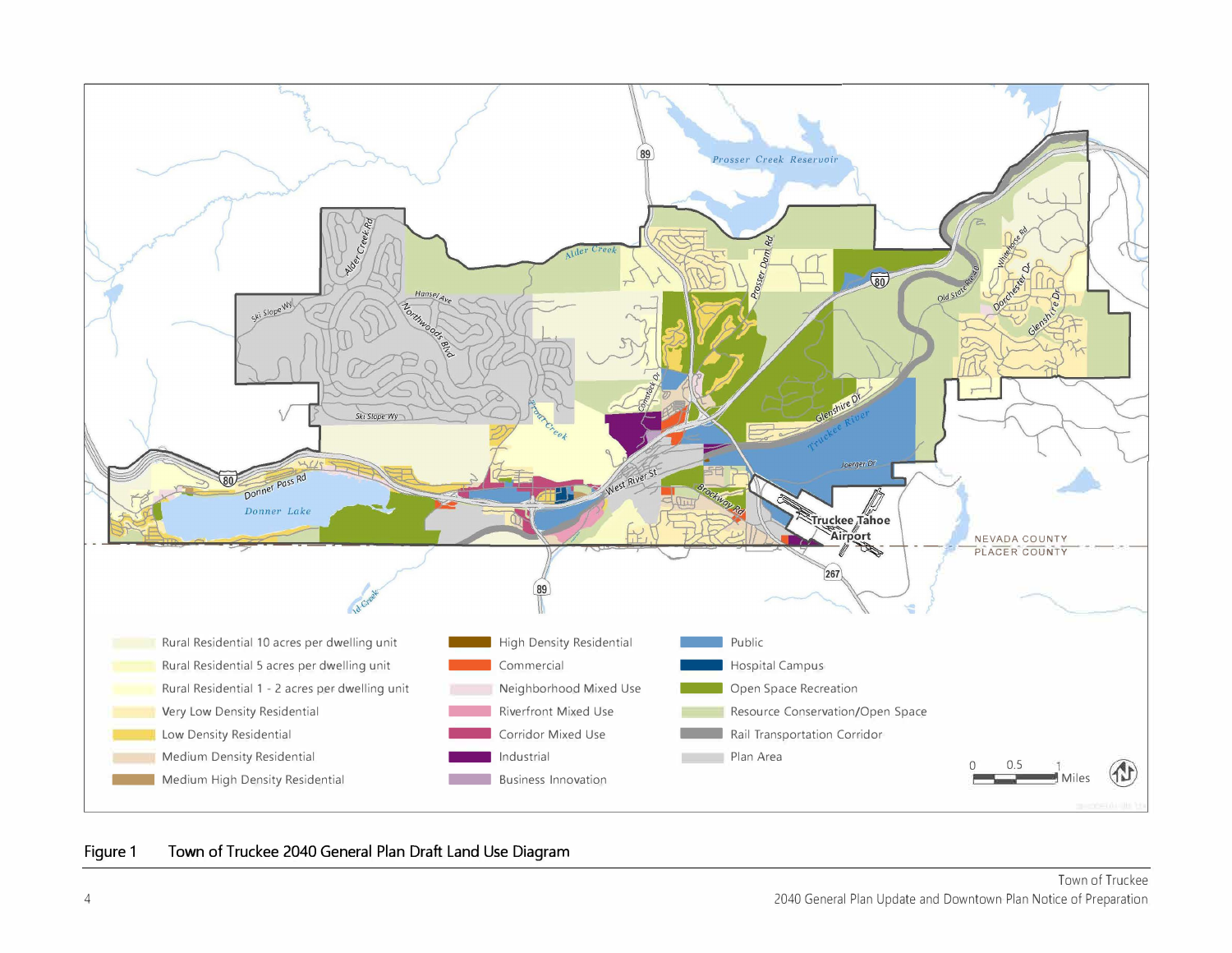

Town of Truckee<br>2040 General Plan Update and Downtown Specific Plan Notice of Preparation

 $\cup$